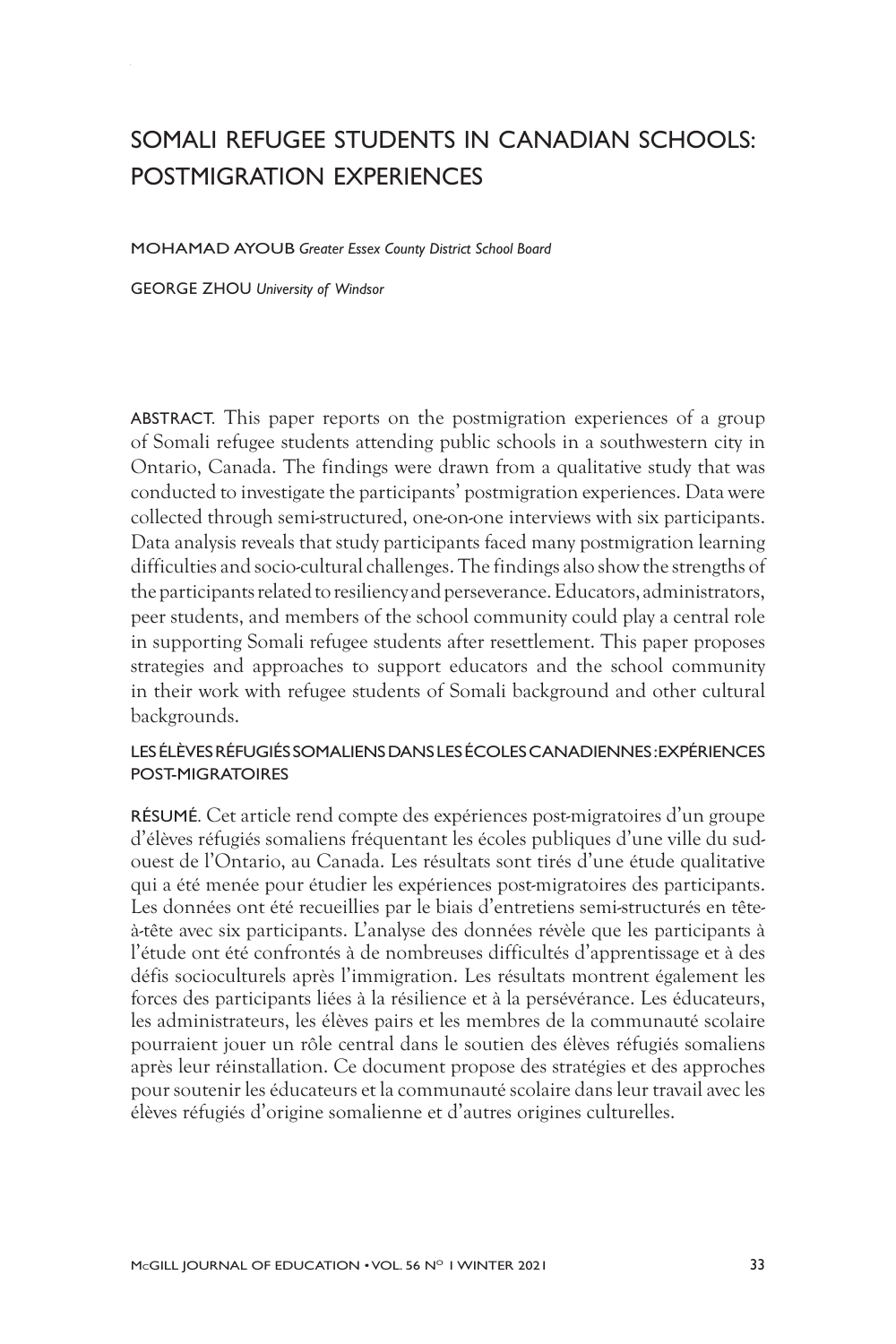Thousands of people worldwide are forced to leave their homes every year due to wars, violence, or natural disasters. The people who flee their home countries due to a well-founded fear of persecution are called refugees (Government of Canada, 2016). According to the United Nations High Commissioner for Refugees Canada (2020), 70.8 million refugees worldwide have been forcibly displaced from their homes. Canada plays a key role on the international stage in helping refugees resettle and in providing them with a safe haven. Through the United Nations' refugee resettlement program, Canada welcomes thousands of refugees every year and provides them with an opportunity to rebuild their lives.

Because of the displacement from their homes and the long period of time living in refugee camps, refugee children are usually not familiar with formal school rules, procedures, and expectations. They often have limited literacy and numeracy skills in English as well as their mother tongue (Ayoub & Zhou, 2016; Courtney, 2015). When refugee children attend school in Canada, schoolteachers and staff are challenged to meet their needs since they often have a limited understanding of refugee students' experiences and lack training on best educational practices geared towards meeting the emotional, social, and learning needs of refugee children.

The literature points to two important areas of focus for refugee students to experience success and have their needs met in school in the host country. First, the voices of the children need to be heard. Although there is evidence in the literature pertaining to the socio-cultural, emotional, and learning challenges experienced by refugee children in their host country (Ehntholt & Yule, 2006; Roxas & Roy, 2012; Segal & Mayadas, 2005; Smyth, 2013; Taylor & Sidhu, 2012; Wilbur, 2016), the current literature offers little information about refugee children's experiences told using their own stories and from their own perspectives (Guerrero & Tinkler, 2010; Smyth, 2013). Second, it is essential for school educators to have professional development opportunities to develop a knowledge base and pedagogical skill set that will support their work with refugee students (Loerke, 2009; Ministry of Education of British Columbia, 2015; Ministry of Education of Ontario, 2013).

This study embarked on addressing this literature gap by asking Somali refugee students to describe their experiences and challenges in attending elementary public school in Ontario, Canada. The following overarching research question guided our study: What socio-cultural, emotional, and learning challenges do Somali refugee students face during their elementary education in Canada?

#### LITERATURE REVIEW

As mentioned, the literature pertaining to the educational experiences of Somali refugee children in Canada is limited. Therefore, this literature review focuses on refugee children from Somalia as well as other nationalities and cultural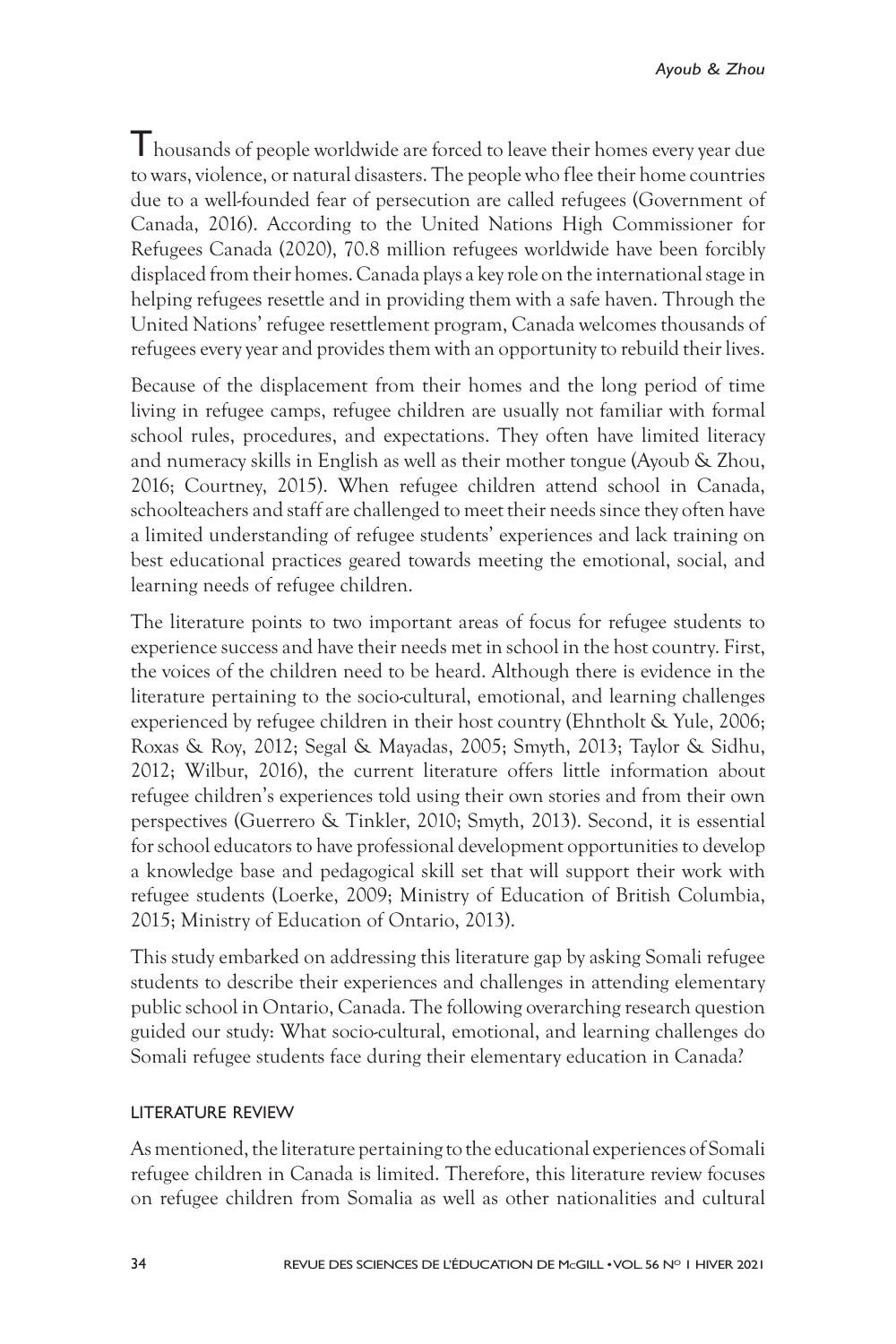backgrounds. The review of the extant literature will be organized into four areas of focus: Somali refugee crisis, resettlement and integration, school challenges for the newcomers, and the role of school educators.

# *Somali Refugee Crisis*

With an estimated population of 15.89 million people (World Population Review, 2020), Somalia is an African country with a majority Muslim population. A combination of major droughts and an ongoing civil war that started in Somalia in 1991 has forcibly displaced thousands of Somalis, creating a large refugee population (Courtney, 2015). Somali refugees make up the "third largest group of refugees under the United Nations' responsibility" (Nilsson et al., 2012, p. 240). Maintaining its humanitarian tradition, Canada has welcomed thousands of Somali refugees to resettle in Canada since the civil war started in 1991. According to Bokore (2018), Canada welcomed about 38,000 Somali newcomers in the late 1990s and early 2000s after the Somali government collapsed.

### *Resettlement and Integration*

Having already experienced war trauma, violence, or difficulties in refugee camps (Beltekin, 2016; Courtney, 2015; Mthethwa-Sommers & Kisiara, 2015; Wilbur, 2016), refugee families experience additional challenges when they arrive in Canada or other host countries (Nofal, 2017; Roxas & Fruja, 2019). Many issues may emerge for refugee families and children after resettlement, which include depression associated with multiple losses; post-traumatic stress and psychological challenges for people who witnessed or experienced violence; and difficulties adjusting to a new culture, language, and social life in the host country (Bokore, 2018; Pine & Drachman, 2005; Roxas & Fruja, 2019; Wilbur, 2016).

After resettlement, financial challenges also become a source of frustration for refugee families as they struggle to meet the family's needs. Past studies have found that some refugee children experienced mental health symptoms due to severe family financial difficulties (Ehntholt & Yule, 2006). Refugee youths may feel obligated to work to support their families. Roxas and Roy (2012) reported that a young refugee man was working late hours to support his family in paying bills while he attended school during the day.

Refugee children who witness or experience traumatic events in refugee camps or conflict zones may develop emotional challenges (Bokore, 2018; Ehntholt & Yule, 2006; Pine & Drachman, 2005). Ehntholt and Yule (2006) noted that trauma is characterized by experience or exposure to an extremely stressful event, such as violence or the loss of a family member. Such psychological distress and mental health challenges remain with some refugee children after resettlement in a host country and may put them at a high risk for experiencing difficulties with concentration, behaviour, and overall, being successful in school (Bokore, 2018; Nilsson et al., 2012).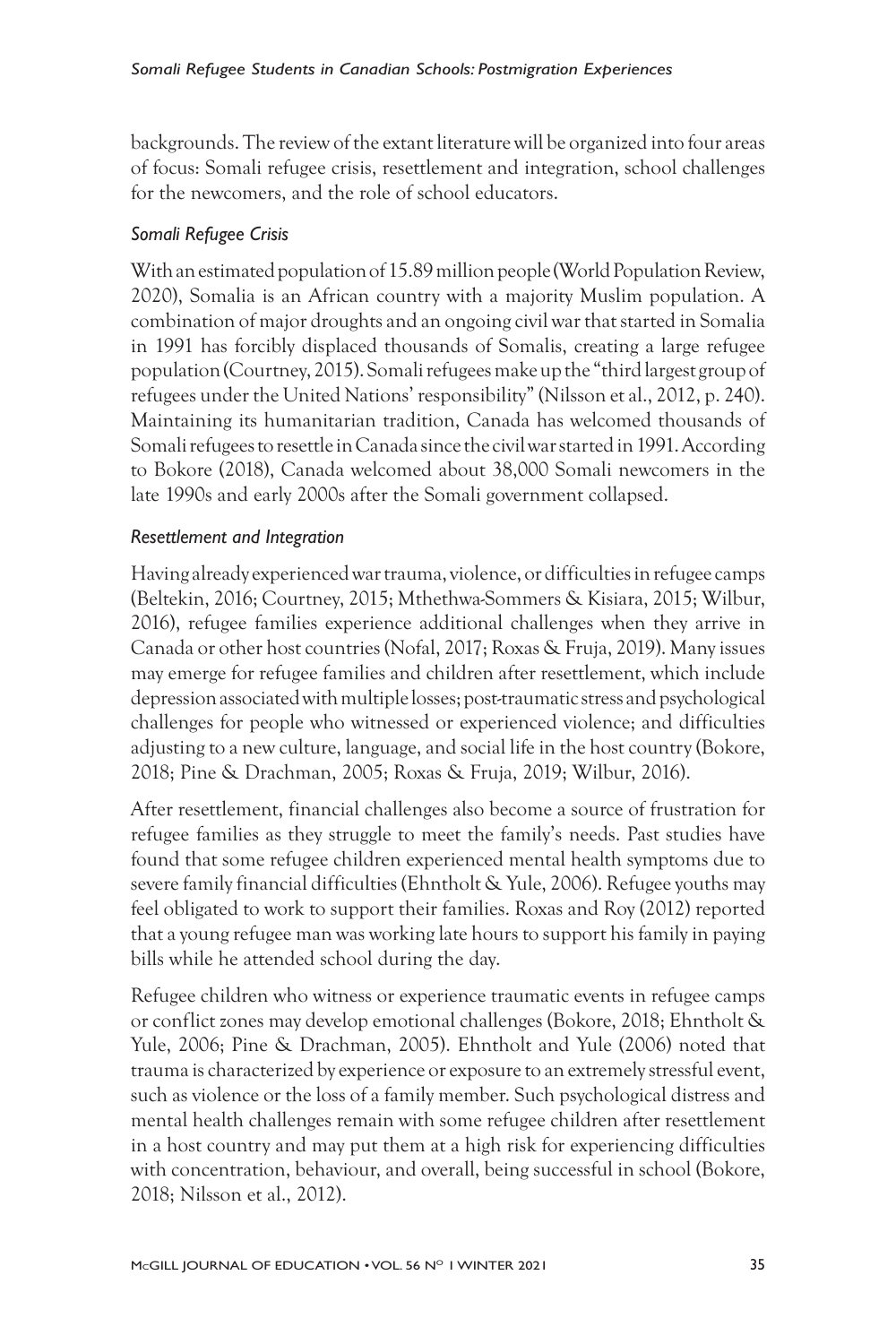While refugee students want to assimilate into the mainstream culture in their host country, most refugee parents expect their children to maintain their family and cultural traditions and beliefs. Somali refugee parents and community leaders worry that Somali refugee youth are "forgetting their culture, their language, and most important, their religion" (Courtney, 2015, p. 23). This process of assimilation can create tension between refugee children who want to assimilate into the mainstream culture and refugee parents who require their children to maintain their heritage culture traditions and beliefs.

#### *School Challenges for the Newcomers*

Upon entering school in their host country, refugee children face challenges with adaptation to a new school system (Roxas & Fruja, 2019). One of the biggest challenges for the newcomers is adapting to formal school education and becoming familiar with school procedures, routines, and expectations. They often arrive with limited school experiences due to the lack of educational resources in their country of origin or refugee camps (Courtney, 2015; Taylor & Sidhu, 2012). Children with disabilities or financial difficulty are almost entirely out of the education system in refugee camps (Beltekin, 2016; Courtney, 2015). Due to this limited experience with formal schooling, Ferfolja and Vickers (2010) noted that one of the issues refugee students face is "having to adapt to the expectations and culture of formal education" (p. 152).

Refugee students also face challenges in their host country due to gaps in their learning resulting from interrupted or missed years of education prior to resettlement (Nofal, 2017; Roxas& Fruja, 2019). Receiving basic or little education in refugee camps results in limited literacy and numeracy skills in the mother tongue / language (Courtney, 2015; Hos, 2016). This makes it more difficult for them to learn a second language and puts them at educational disadvantages. As emphasized by Oikonomidoy (2007), newcomer students need extensive support in learning the new language to experience success in school in the host country.

As noted by Loerke (2009), refugee students also have difficulties establishing friendships, experiencing isolation that may result in negative feelings about themselves and school. In some of the research on refugee students (Mthethwa-Sommers & Kisiara, 2015; Smyth, 2013), the newcomers identify bullying and verbal teasing due to their backgrounds as one of the biggest challenges they face at school after resettlement. Smyth (2013) learned from newcomer students that "strong friendships were perceived to be a significant support" (p. 44), while Nofal (2017) found that emotional well-being could influence students' educational success. There is a clear need for programs to support newcomer students in overcoming the frustrations and stress associated with integration and cultural adjustment (Hos, 2016; Kilbride & Anisef, 2001).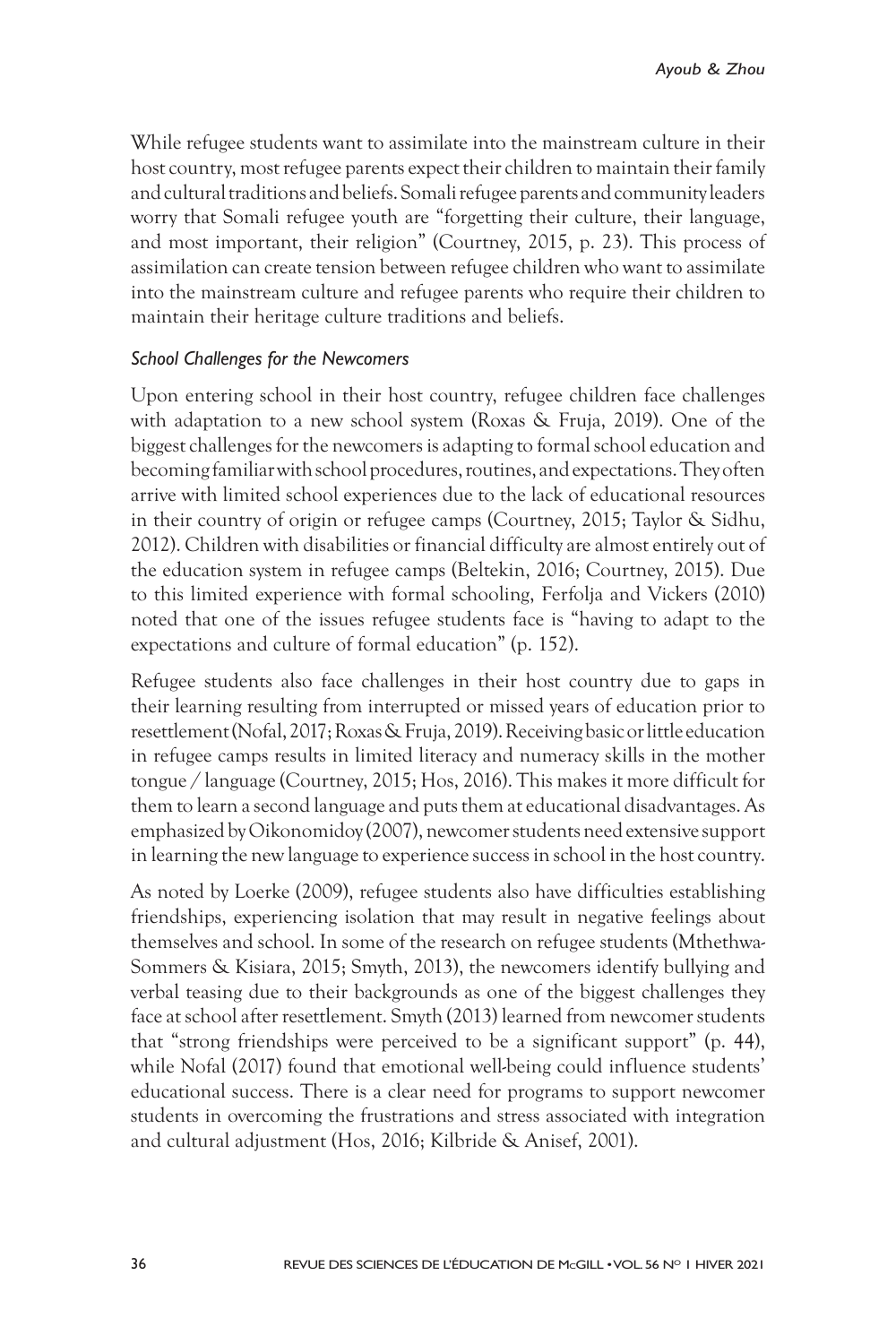#### *The Role of School Educators*

As global refugee crises — such as the current Syrian refugee crisis — continue to force thousands of displaced people to resettle in host countries, Roxas (2011a, 2011b) has stressed that teachers working with newcomers need to provide an education program responsive to their unique needs. Educators should find the best ways to teach both newcomer students and other students (Roxas, 2008) even though challenging when they occupy the same class (Miller et al., 2014).

Unfortunately, educators are often not familiar with the newcomers' realities and their premigration and postmigration experiences. For educators to be in a better position to support refugee newcomer students, they must understand the reasons why refugees escaped their country of origin as well as learn about the barriers to integration (Taylor & Sidhu, 2012; Wilbur, 2016). As described by Kopish (2016), one of the ways to facilitate such learning is for educators to "collaborate with colleagues and members of their local communities to design opportunities for cross-cultural experiential learning" (p. 94).

The literature also reveals that some educators working with refugee students may struggle in meeting students' emotional and psychological needs. For example, Szente et al. (2006) found that "teachers did not feel prepared to address the emotional stress experienced by refugee children" (p. 16). VanderPlaat (2017) noted that Canadian teachers felt "they were inadequately equipped to deal with the complex psychosocial needs of the Syrian refugees" (p. 54). Although some educators may not have the background knowledge or training to meet the psychological needs of refugee students, newcomers benefit from a caring, safe environment where they feel welcomed and accepted (Mthethwa-Sommers & Kisiara, 2015; Ogilvie & Fuller, 2016).

#### CONCEPTUAL FRAMEWORK

To understand refugee students' school experiences in Canada, we rely on the concept of culturally responsive pedagogy (CRP) and the acculturation development model (ADM) framework. The concept of CRP emphasizes valuing different ways of knowing and stresses an education program that uses this cultural knowledge to provide sound educational experiences for all students (Howard, 2003; Ladson-Billings, 1995). A culturally responsive educator celebrates and values students' cultural backgrounds, previous educational experiences and ways of knowing, and different languages spoken to be able to provide an education program that is welcoming, inclusive, and responsive to students' needs (Taylor & Sidhu, 2012).

The ADM (Oppedal et al., 2005) offers a framework to understand the students' acculturation experiences after resettlement. In multicultural contexts, the acculturation process involves social and "psychological adjustment both within the heritage cultural domain and that of the majority society" (Keles et al., 2018, p. 52). With refugee newcomers, the resettlement process involves acculturation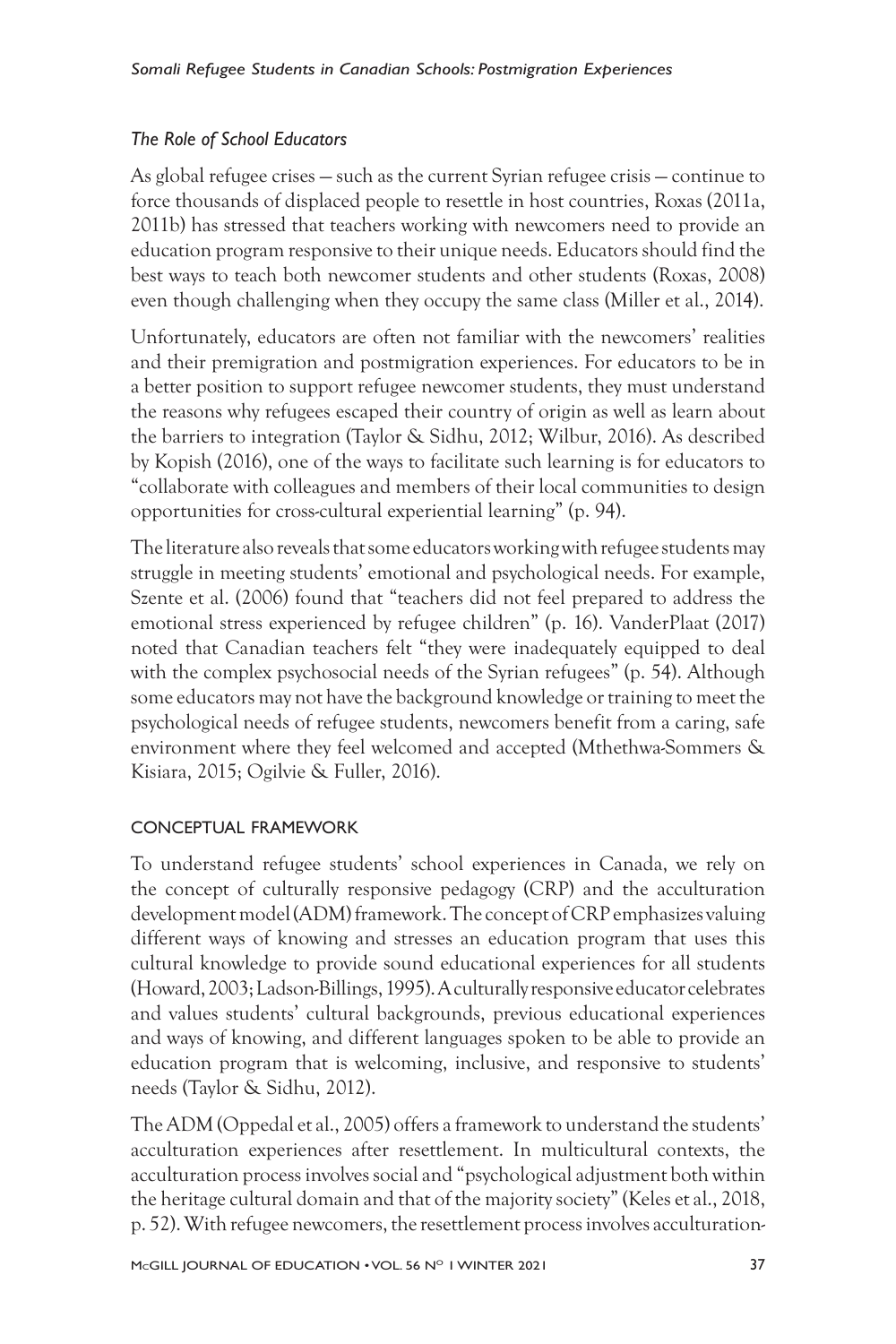related challenges such as establishing social connections and "navigating different norms, behaviours and values of two cultures" (Keles et al., 2018, p. 59).

Oppedal et al. (2005) have asserted that the development of immigrant and refugee children in the host country is quite complex. Their development is influenced by their own heritage culture through their families, friends, neighbourhood, and religious and ethnic communities. It is also influenced by the new culture in their host country, which includes four major areas: school, media, healthcare, and workplace. They note that the adaptation and well-being of immigrant and refugee children in the host country is dependent on their cultural competence in both their own heritage culture and the host culture. Alves et al. (2011) have focused on the home and school environments as the "two central life domains for the socialization of children and adolescents" (p. 3).

The ADM framework helps to understand the experiences of refugee newcomers as they transition and integrate into the host society. Since students spend long hours at school, their educational and socio-cultural experiences there will have an impact on their well-being even as school plays a part in shaping their identities. We drew on both CRP and ADM as a theoretical lens to understand the Somali students' experiences with a new culture and school system in Canada and hear the participants' stories and experiences. Applying this lens, we collected, analyzed, and interpreted the data, and we proposed strategies for educators to support refugee students with adaptation to the school system in Canada.

#### METHODS AND PROCEDURES

### *Research Design*

This study used a qualitative design to investigate the experiences of Somali refugee students attending public schools. The qualitative design, as described by Creswell and Guetterman (2019), explored the experiences of the participants using their own words and perspectives. The research design of this study employed ethnographic methods to examine school experiences as perceived by the participants (Berg& Lune, 2012). Ethnographic methods are centred around exploring the experiences of a culture-sharing group (Creswell & Guetterman, 2019), conducting the research in a natural setting familiar to the participants (Gay et al., 2011), and often involving face-to-face interaction with participants, which leads to establishing trust and a positive rapport (Gay et al., 2011). The study also utilized a multiple-case study approach. A case is a bounded system or phenomenon. It refers to the individual refugee student in this study. By studying multiple cases, the researchers were able to develop an indepth analysis of refugee students' experiences (Creswell & Guetterman, 2019).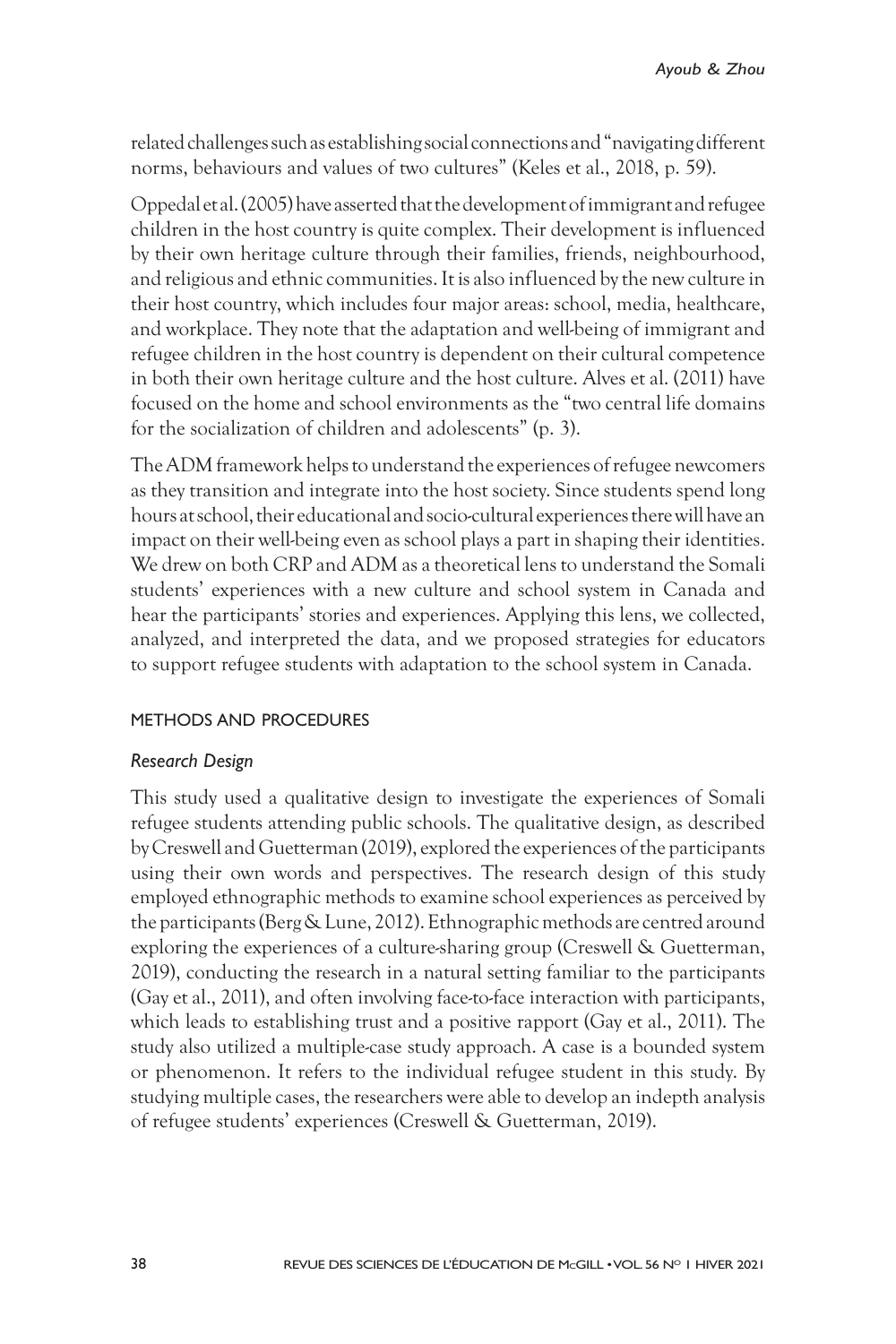### *Research Setting*

This study was conducted in a southwestern city in Ontario, Canada. The Somali-Canadian population in this urban city was last estimated (based on ethnic origin) at 875 individuals (Statistics Canada, 2015, National Household Survey 2011 section). The study gained assistance from a Somali community nonprofit organization, which provided after-school educational and social support programs for Somali-Canadian youth. With permission from the president of the organization, the researchers volunteered in some of the organization's programs. This helped the researchers make connections and establish rapport with the members of the organization and as well the children and their parents.

Both researchers are immigrants to Canada. While neither of them had any prior connection with the Somali refugee community, their transition experiences from home countries to Canada set up a foundation for their sympathy to refugee students and families. It did not take the researchers very long to build a trust relationship with them. However, both researchers were well aware of their potential biases that might influence the study. Therefore, they always kept their personal perspectives in check in order to provide study findings and conclusions that represent refugee students' authentic experiences.

### *Selecting Participants*

Qualitative researchers almost always follow a purposive sampling approach (Gay et al., 2011) to gain useful information, working with key informants familiar with the research setting (Creswell & Guetterman, 2019). The criteria we used for selecting participants were based on culture, age, gender, and language proficiency. The particular criteria were used to focus the study on a group of students who shared the same cultural background so as to be able to relate the findings across the cases. Since the experiences of youth vary by age, having a particular age range (intermediate school graders) led to a more focused exploration and understanding of the participants' experiences. Efforts were made to have a mix of boys and girls participate in the research to ensure an even spread of genders and to hear the perspectives of both. The participants also had to be comfortable enough to complete the one-on-one interview in English.

Six participants were recruited on a voluntary basis: three females and three males. They were all Somali refugee students attending public schools in a southwestern city in Ontario, Canada. The participants came to Canada from refugee camps in Kenya and Eritrea. Their ages ranged from 12–14 years old. Three participants only spoke Somali, while the other three spoke Somali and some Arabic when they first resettled in Canada. At the time when this study was conducted, three participants had been in Canada for five years, and the other three for seven years.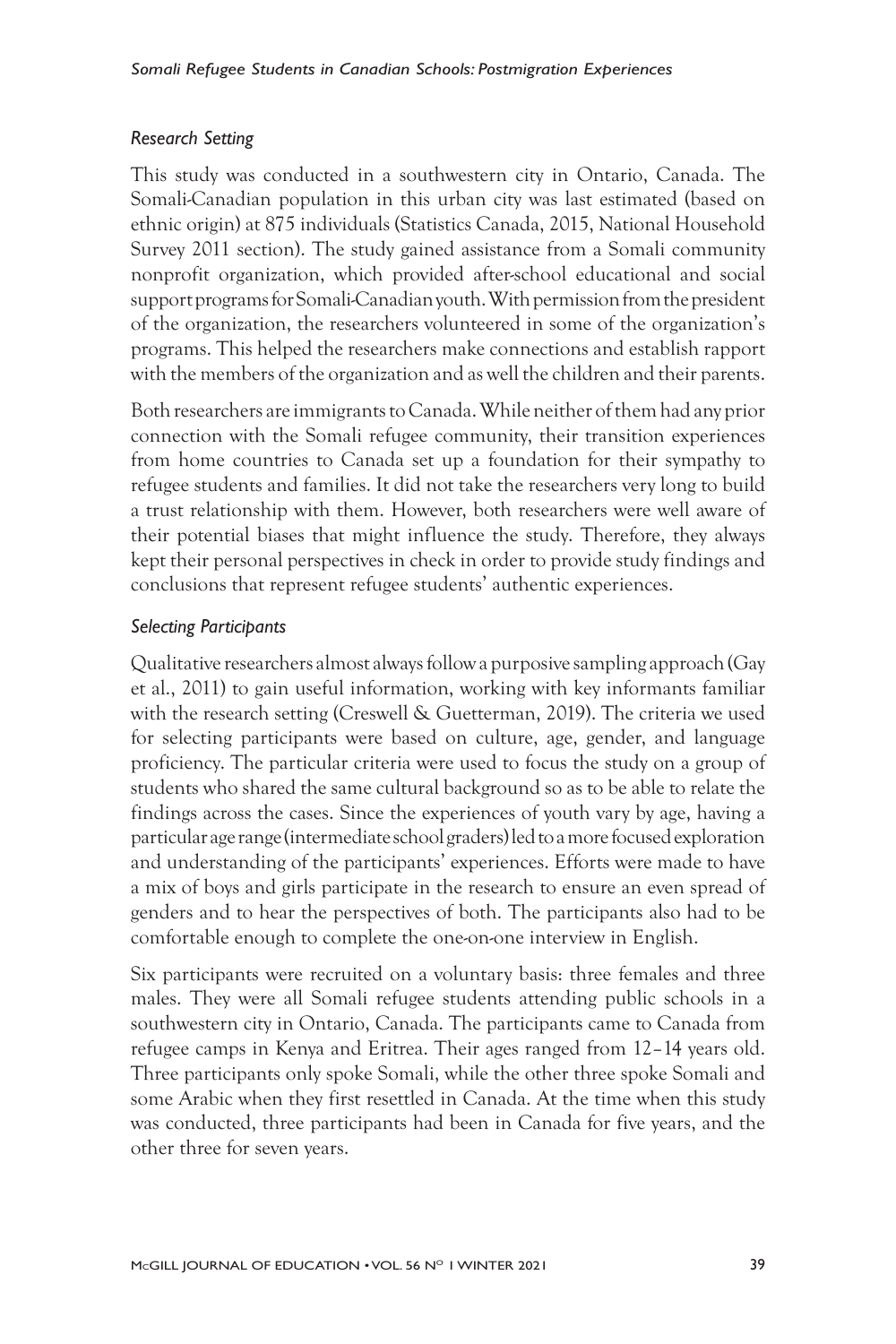# *Data Collection*

A semi-structured, one-on-one interview was conducted with each participant at the Somali community organization — the participants' natural setting. Savin-Baden and Howell Major (2013) have explained that a semi-structured approach allows for additional questions to be asked during the interview based on the participants' answers. Our interview protocol consisted of open-ended questions carefully developed to avoid any unnecessary discomfort for the participants and contained five sections: demographic information, socio-cultural experiences in school in Canada, emotional challenges, learning experiences, and existing support systems.

The participants were comfortable completing the interview in English. On average, each interview took about 40 minutes to complete. All interviews were transcribed. To ensure credibility and trustworthiness of the data, individual meetings took place with the participants for member-checking to confirm they were comfortable with the information provided. As part of an exit plan, the researchers continued to volunteer in the organization for a short period of time after the data was collected. This played an important role in showing our appreciation for the participants and members of the Somali community organization who supported this study.

### *Data Analysis*

Qualitative researchers construct meaning by exploring themes that emerge from human experiences and perspectives (Creswell & Guetterman, 2019; Gay et al., 2011). Gay et al. (2011) have explained that "one of the most frequent data analysis activities undertaken by qualitative researchers is coding, the process of categorically marking or referencing units of text with codes and labels as a way to indicate patterns and meaning" (p. 469). To understand the participants' adaptation experiences in Canadian schools, we examined interview data through the combined lens of CRP and ADM. A content analysis approach was used to identify themes and patterns. While reviewing the entire data set for each participant, an open coding technique was used to mark units of text (e.g., sentences, paragraphs, quotes) with codes. Then, similar codes were grouped together to form themes with subcategories.

### **FINDINGS**

The findings from the semi-structured, one-on-one interviews with the participants revealed three themes on postmigration experiences: (1) sociocultural challenges and the associated learning difficulties, (2) behavioural challenges, and (3) resilience and passion for learning. The participants' stories and dialogues cited in this section were kept in their original form without grammatical corrections in order to keep the original dialogues intact.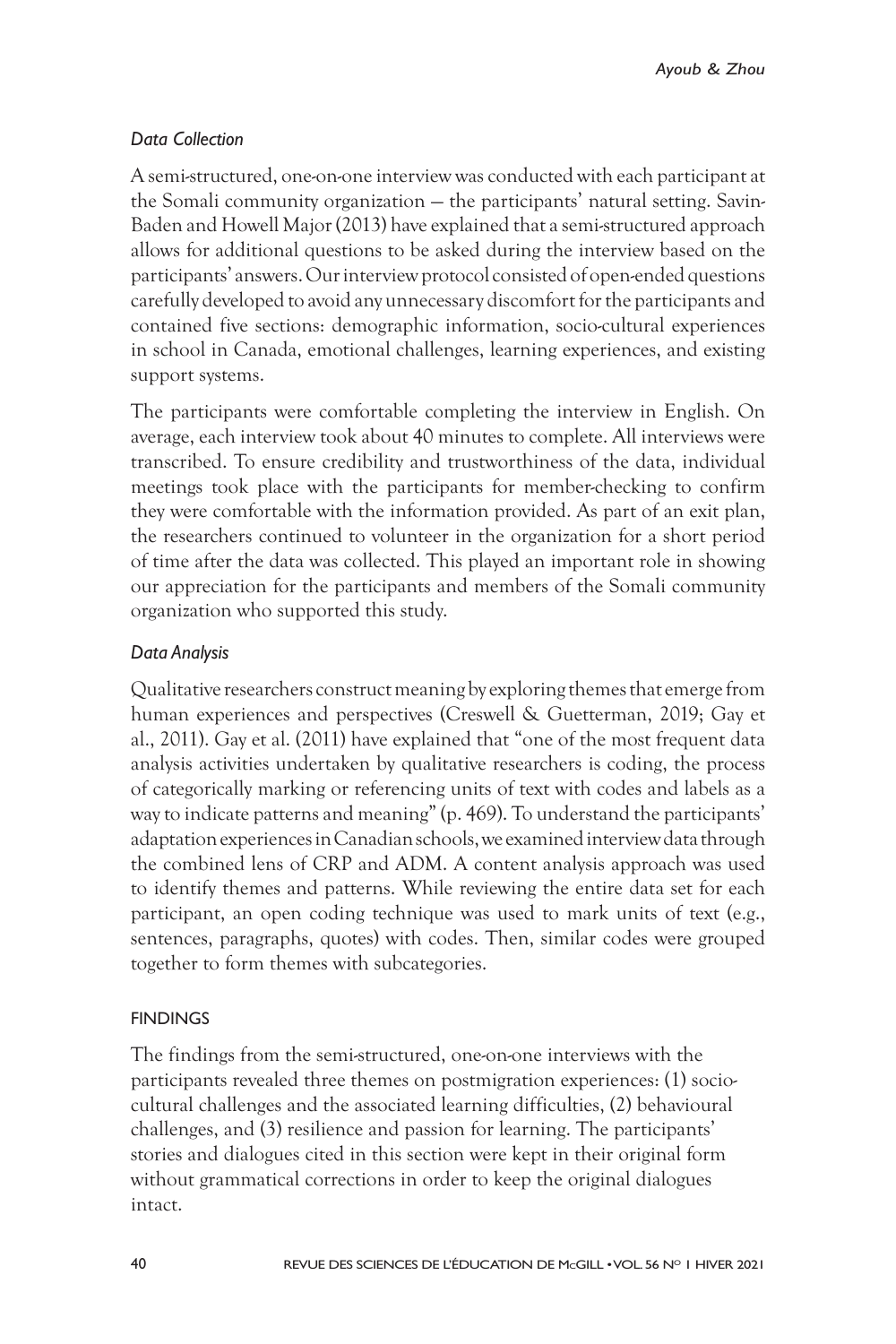#### *Socio-Cultural Challenges and Associated Learning Difficulties*

The participants shared that they experienced many socio-cultural challenges as they tried to adapt to a new culture and school system in Canada. They faced challenges in making friends and communicating with teachers, were teased by other students, and experienced many associated learning difficulties.

*Difficulty Making Friends.* All the participants reported difficulties in making friends in Canadian schools because they did not know English and lacked the requisite social skills and self-confidence. Most of them were only able to form few friendships with other students who spoke Somali or Arabic. One of the participants shared how he lost motivation for attending school because he had no friends: "I didn't like going to school because nobody talked to me and nobody knew Somalian. It was hard to speak to teachers." He then added: "First I was interested in learning English, until I had no friends and stuff, then I didn't like to go to school and learn." Most of the participants felt isolated, mainly during unstructured school time (e.g., recess, nutrition break, lunch). One participant recalled feelings of loneliness during nutrition break: "I used to always feel lonely at school because no one talked to me, and when it was nutrition break, everybody was eating and sitting with their friends. I used to be sitting by myself … that bothered me." Another participant preferred to stay home because he felt lonely:

I felt lonely when I first came, I felt like I didn't wanna go to school, whenever someone says a word to me and it hurts my feelings, I wouldn't wanna go to school … and my Mom would say: 'Why are you not going to school?' I am embarrassed to tell her why, so I say: 'Because today we have a test.'

*Challenges with Communicating with Teachers*. All the participants experienced challenges in communicating with teachers. One student shared that he did not feel comfortable talking to teachers generally about the challenges he was experiencing because he was worried he would be embarrassed, which he had seen happen in his earlier schooling:

I didn't tell the teacher about my problems because most likely she would tell the children. In my home country if you say to the teacher: 'Sir I don't know this,' and you say it as a secret, he says it loud like: 'You don't know this? … This kid doesn't know this,' and everyone laughs. I thought that's what's gonna happen to me if I tell the teacher here.

Another participant explained how it took him a long time to open up to his teachers about his challenges: "I just started talking to the teachers now about my problems and challenges. It took me five years. This is my first year actually talking to the teacher and telling her what my challenge is."

*Teased by Peer Students*. Some of the participants struggled with being called names and being teased by other students. One student shared how other students teased him because of his skin colour: "I would be bullied because of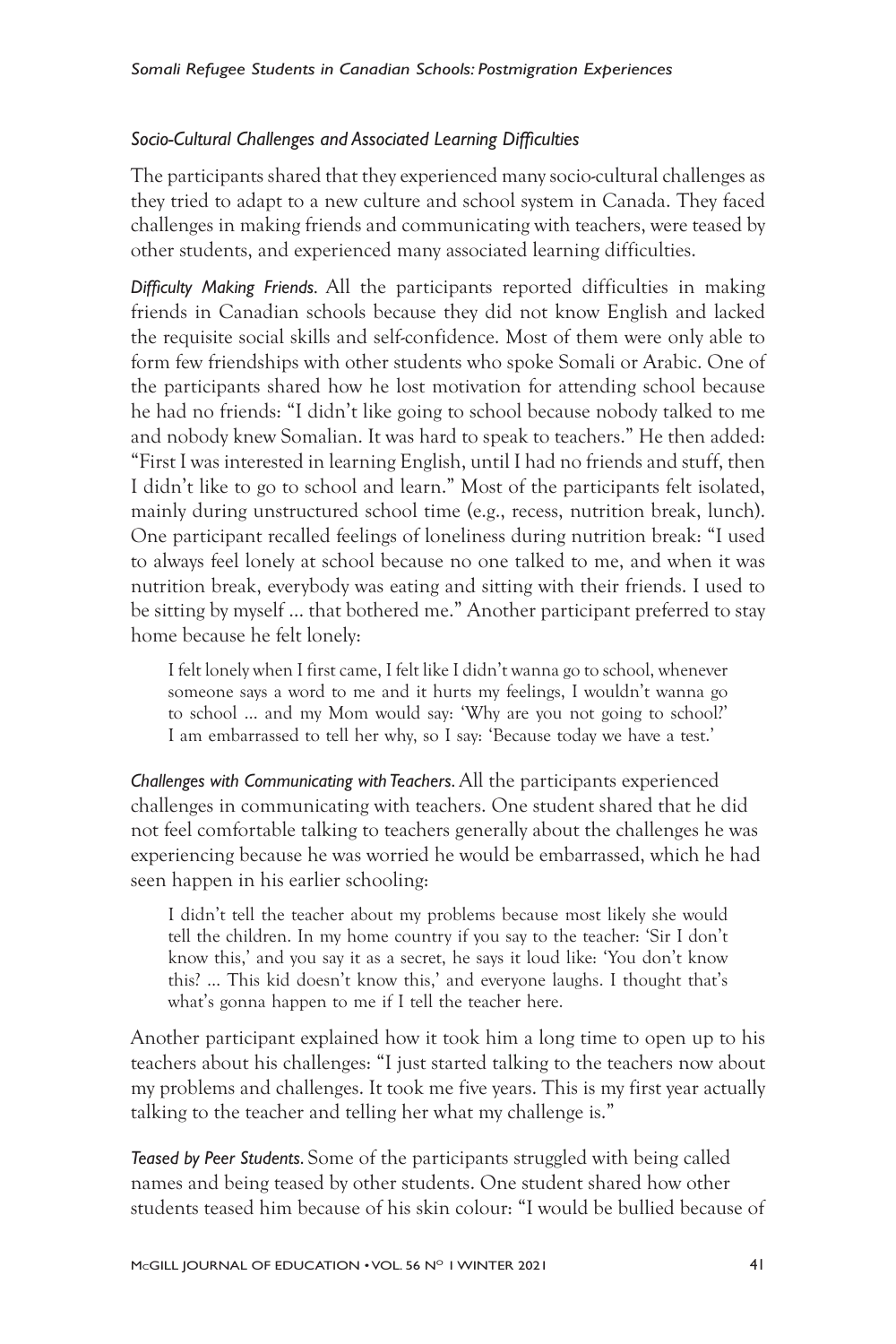my colour. Some students used to call me the n-word just because I'm black." Another participant worried about teasing during group work:

It was hard to work in groups. One time they [students] asked me my birthday, and I didn't even know my birthday, and then they all laughed at me, and when I come outside [recess] they would tease me about it … and well I don't know my birthday because there [in refugee camp], they don't even care about birthdays.

This participant added: "I didn't like being at school when I came. School is like one of the worst fears I used to have."

*Low Engagement in Extra-Curricular Activities*. Most of the participants did not participate in extra-curricular activities in their school (e.g., sports teams, math club, art club, media club, chess club) because they felt they lacked the knowledge and skills to be successful in those activities. One of the participants explained: "I didn't like to join clubs because I was scared about what they're gonna ask me … like chess club, sometimes it includes math, or sometimes it includes your mind, and I didn't know all that." Due to low participation in extra-curricular activities, the participants did not benefit from the social skills and connections that would normally develop from these activities.

*Difficulty Working in Groups*. All the participants experienced challenges with group work. According to one participant, "When I first came [to Canada], I didn't feel comfortable working in groups because they always speak English and I didn't know anything about it … and when the teacher says 'do something,' I didn't know what she was talking about." Although working in groups was difficult, the participants benefitted from working with others when they understood the task at hand and when the language was simple for them to understand.

*Lack of Academic Support from Parents*. Participants received little support from their parents with school-related work. The participants attributed this to their parents' limited school experiences and lack of English language skills. One student explained his family's situation: "My Mom and Dad can't help me with school work because they don't know English. They never went to school, never saw school." Another participant added: "My Mom at home tries to teach me, but she doesn't know more than me. She doesn't go to school. I got no one to teach me." The participants expressed that they appreciated the learning support they received from the programs offered by the Somali community organization.

*Fast Transition from ESL to Regular Class*. All the participants attended ESL classes. Some of them felt they were transitioned to regular class too early when they did not feel ready for it. One student explained: "Sometimes in regular class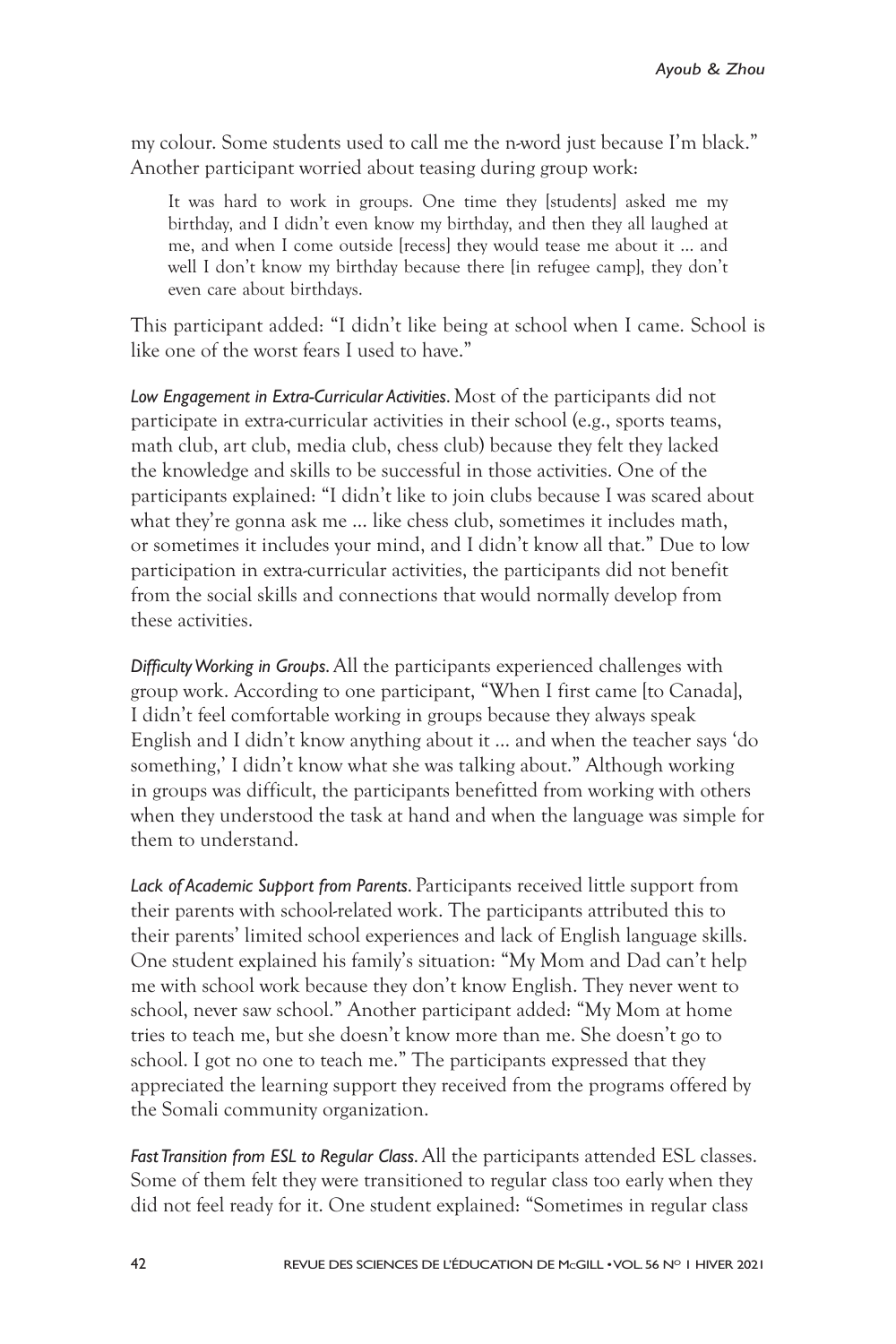the work is too hard for me, and if I don't understand, I'm not learning, I'm just staying there." Another participant shared how he was not ready for group work in regular class: "I'm not good with working in groups in regular class because students think very professionally. They think at very high levels. They think like Level 4 [A average]. They're gonna talk like high English that I don't even understand." Most participants wished they could have stayed longer in the ESL program.

*The Need for Happiness Before Learning*. Some of the participants made a connection between happiness and learning — they needed to feel happy to experience success with learning. One student said: "If I'm not happy, I can't learn. For me to learn, like, I need happiness in my life. If you don't have happiness, if you don't have good thoughts, you can't learn." Some learning activities triggered painful memories with some of the participants, making it difficult for them to focus on learning. One of the students shared the following example:

I don't like history because you know Black something day [Black History Month], it's all about the slavery day. We watched a movie about slavery. I was crying, me and another kid who came from refugee camp in Africa … that kinda annoys me because it reminded me of my pain, so I feel bad for them, I cry, and it brings my memory back.

#### *Behavioural Challenges*

The participants shared stories about conflicts they encountered in school with other students. The boys experienced more behavioural difficulties than the girls did, and the conflicts the boys were involved in occasionally led to fighting. Some of the participants felt that they needed opportunities for their voices and stories to be heard.

*Behavioural Challenges with Boys*. The behaviour problems the male participants encountered took place mostly during unstructured school time (e.g., nutrition breaks, lunch). These problems resulted from isolation or other students making fun of them. One of the participants explained why Somali refugee students experience behavioural problems: "If Somali students are in trouble and like hands-on [physical fighting], they don't really know what's hands-on … In Kenya [refugee camp], if people call you names or push you, you just push them back, and a fight starts." Another student described how kids in refugee camp used to fight a lot: "Where I came from [refugee camp], little kids fight. The only way to get food, to have respect, is fight back … the only way to protect your property is fight back … kids there are used to that." He added: "That's why when you see Somali kids with scratches all over, it's not their Mom or brothers who did that to them, it might be their little baby sister, but most likely it's the fights they went into."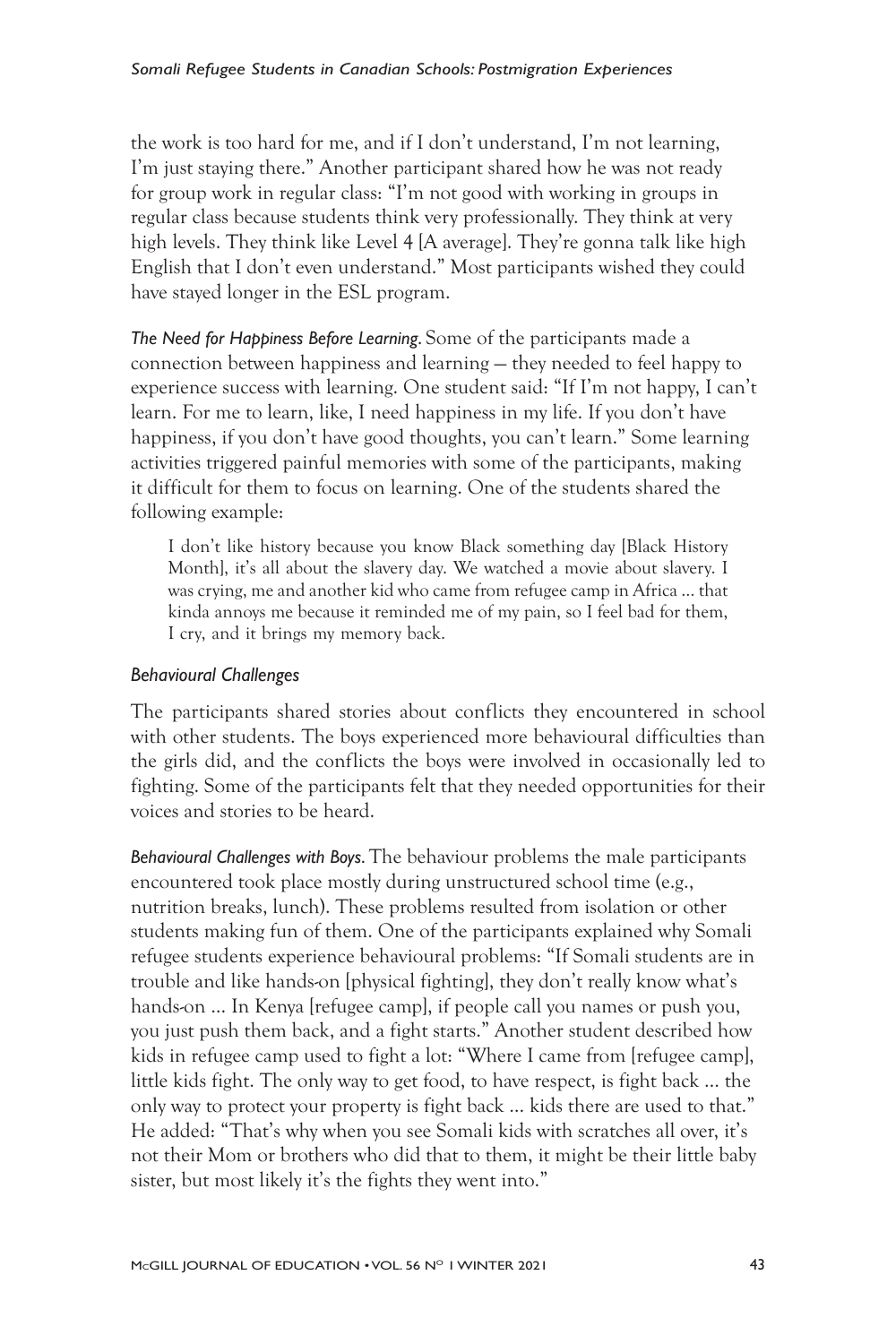*Conflict Resolution*. The participants had a difficult time resolving problems and were also reluctant to approach a staff member to ask for help. One student recalled how other students used to bother her, but she was unable to ask for help from a teacher: "Students tried to bully me and say, 'She's look ugly, she don't know how to speak English' … I didn't tell the teacher. I couldn't. My English was horrible. I couldn't speak English. I couldn't tell her for help." Another student explained how he tried to run away from school when he was upset over problems:

When I was upset, I tried to run away from school because I wanted to go home. I didn't like students making fun at me, and they used to push me around and stuff … Whenever I tried to tell the teacher I didn't know how to do that, and whenever they do something to me and a problem happens, I get in trouble. I didn't like it, so I wanted to go home.

*Resilience and Passion for Learning*. Despite the many challenges the participants experienced, they shared many stories that demonstrated resiliency. They appreciated life and the opportunities they had in Canada. They had a strong passion for learning and persevered through challenges.

*Feeling of Appreciation*. The participants greatly appreciated life in Canada. One of the students recalled the moment when his family first arrived in Canada:

I was scared of Canada, and then when I came first time here, I couldn't even walk. I was shaking, and then like all I see is my Mom. I never saw my Mom happy and laugh for once before, and then she laughed, her first time laughing, and then my Dad was so happy, and then we all cried, and then my Mom said: 'We're safe now.'

The children were very thankful that their basic necessities of life, such as food, water, shelter, clothes, and medical assistance, were being met in Canada. One of the female participants explained: "In Canada, we get enough food for our family, and there is nothing to wreck our houses or anything, so we thought it was a good place here."

*Passion for Learning*. When discussing their learning experiences in school, it was apparent that the participants had a strong passion for learning and wanted to be successful. For example, for one of the participants, being a good reader was his dream in Canada: "Sometimes I'm just sleeping and I'm dreaming about me reading … when I was back home [refugee camp], my dream was 'get food,' here [Canada], my dream is 'learn,' learn to read, be capable of stuff, get a job."

*Perseverance*. Despite all the challenges that the participants experienced, they were determined to be successful in school in Canada and had a very positive attitude towards their futures. In essence, they had a growth mindset. For example, one participant explained how his hard work and persistence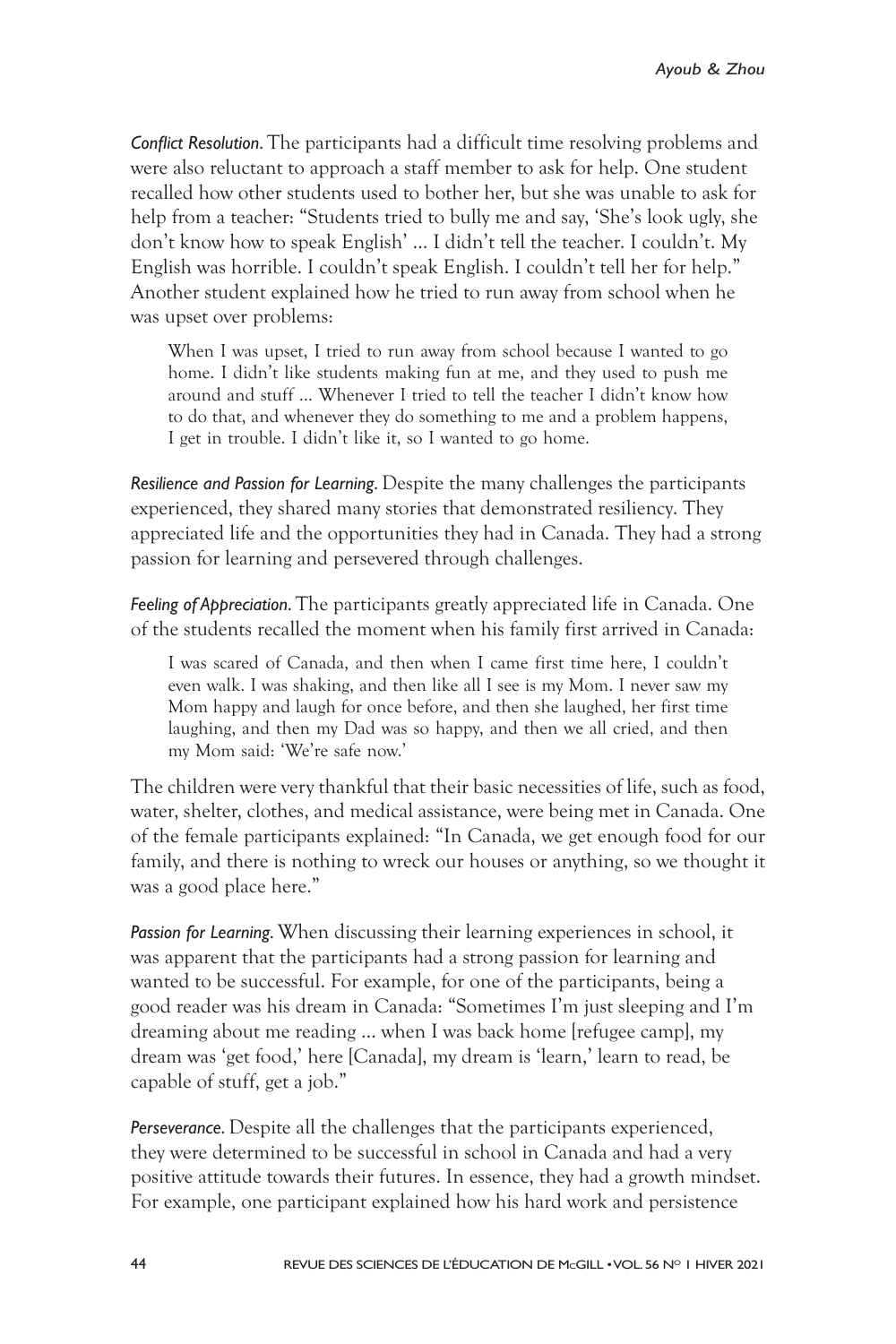helped him succeed with his learning: "When I first came here [Canada] I didn't know anything, and then I started trying harder and harder to learn, and I started learning better." Another participant had to provide self-encouragement: "It was hard to, like, get back from the dark and to the light; sometimes I even get stuck in the middle, and I have to encourage myself … Sometimes I had to tell myself: You're gonna be okay."

### DISCUSSION

The exploration into the participants' postmigration experiences shows that they faced socio-cultural, learning, and behavioural challenges. It also shows that the participants had unique strengths — they were resilient and had a strong passion for learning. In this discussion section, these findings will be situated in the body of knowledge in the literature. Some strategies and approaches will be recommended for educators and the school community to support Somali refugee students.

# *Postmigration Challenges in Canada*

The participants reported that they experienced many socio-cultural challenges, including social isolation, difficulty making friends, and lack of participation in extra-curricular activities. These experiences align with other research findings discussing the challenges refugee students face with establishing friendships and isolation that lead to negative feelings about themselves (Ehntholt & Yule, 2006; Hos, 2016; Kilbride & Anisef, 2001; Loerke, 2009; Roxas & Roy, 2012). These challenges may hinder the participants' adaptation to a new majority culture and school system in Canada.

All study participants experienced learning difficulties, mainly with literacy and numeracy. Most of them also struggled with group work and a fast transition from the ESL program to regular homeroom class. These discoveries substantiate the discussion in the literature about refugee students' limited prior school experiences, which puts them at an academic disadvantage in their host country (Beltekin, 2016; Courtney, 2015; Hos, 2016; McBrien, 2011; Ministry of Education of British Columbia, 2015; Taylor & Sidhu, 2012). These findings also suggest the need for a CRP approach where educators invest the time to understand the students' previous experiences and knowledge and provide an education program that is responsive to their needs.

Most of the participants encountered teasing or bullying situations with other students in school and struggled with conflict resolution. The male participants reported incidents where conflicts sometimes turned into hands-on fights. These findings validate the discussion in the literature about the behaviour challenges and frustrations experienced by refugee children and the need for programs that focus on integration, conflict resolution, and social skills (Hos, 2016; Kilbride & Anisef, 2001; Mthethwa-Sommers & Kisiara, 2015; Nilsson et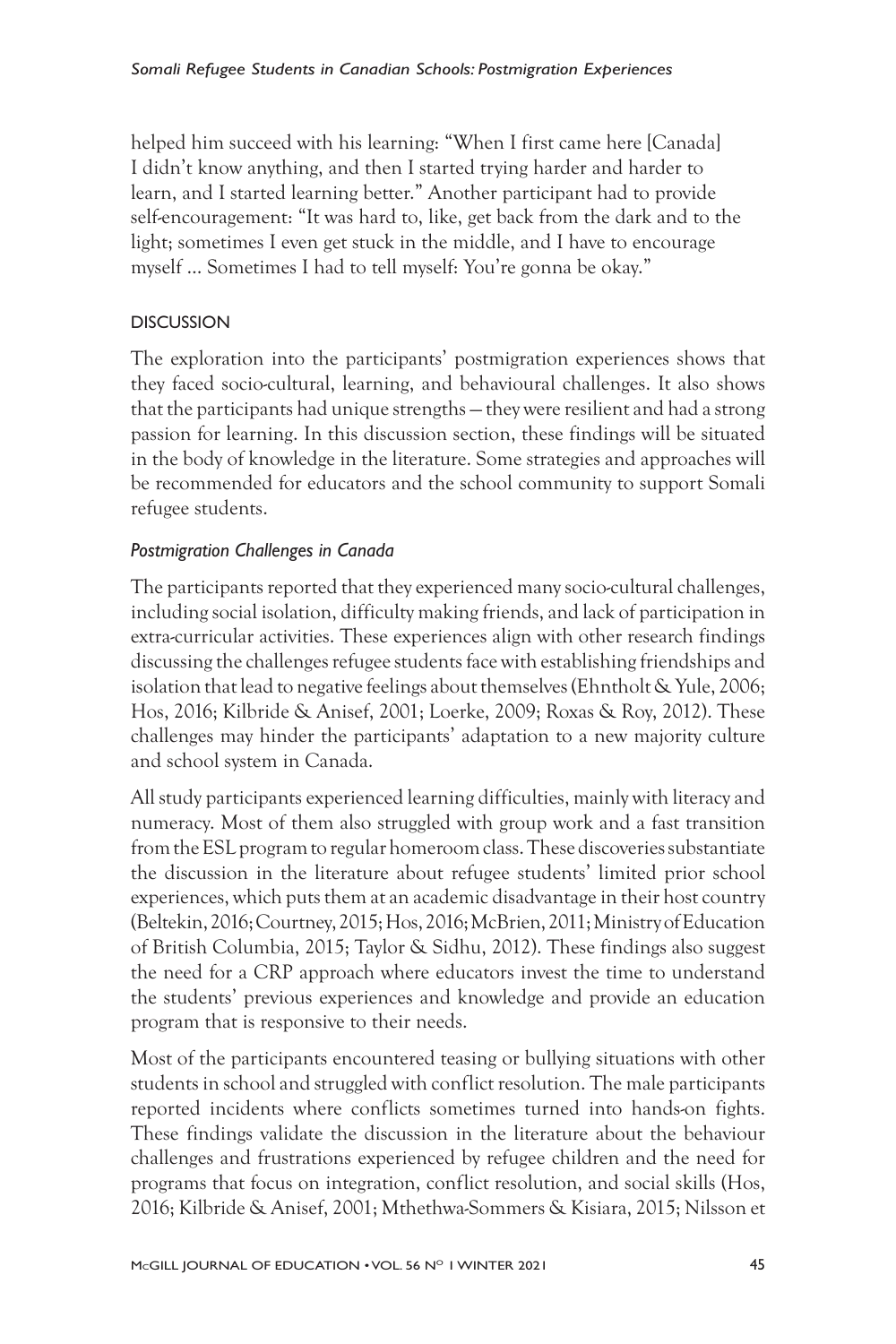al., 2012; Oikonomidoy, 2007; Smyth, 2013). Keles et al. (2018) emphasize that interventions with such acculturation hassles in the host country could make a difference in the lives and experiences of newcomers.

All the participants expressed a strong passion for learning and shared stories where they demonstrated excellence in perseverance and resiliency. Some of the discussion in the literature highlighted the unique strengths of refugee families and students. For example, Taylor and Sidhu (2012) emphasized that refugee students have strengths and positive elements to bring to the classroom and should not be viewed as only a source of challenge. Smyth (2013) highlighted how Somali newcomer students in a New Zealand primary school thrived on the support they received from strong friendships. Bokore (2018) also discussed "Somalis' resilience and inner strength" when overcoming forced displacement, migration, and dealing with traumatic experiences (p.101). However, the literature pertaining to refugee students' unique strengths is limited. The findings from this study pertaining to these areas of strength will help expand the discussion and knowledge in this regard.

In summary, our study findings suggest that Somali refugee students need support from educators and the school community with their socio-cultural challenges and learning difficulties. Without this support, it would be difficult for them to experience success in school and in their communities. The findings also suggest that the participants have areas of strength that educators could utilize to enhance students' educational experiences.

### *Strategies and Approaches for Educators and the School Community*

Educators, administrators, students, and other members of the school community could play a key role in supporting Somali refugee students. We propose the following strategies and approaches.

*Create Culturally Responsive Classrooms*. It is suggested that teachers create a culturally responsive classroom environment that is welcoming and values the newcomers' past experiences, cultural backgrounds, and different ways of knowing. Providing culturally relevant learning opportunities and promoting cultural knowledge in a supportive environment offers effective educational experiences not only for the newcomers but for all students in the class (Hos, 2016; Howard, 2003; Ogilvie & Fuller, 2016). This will help Somali refugee students feel appreciated and valued as members of the classroom and school community.

*Provide Extensive Literacy and Numeracy Support*. Unlike immigrant students who may be strong in their mother tongue and learn English at a faster rate, refugee students need more extensive support to learn English (Oikonomidoy, 2007). ESL programs often also help newcomers receive extensive literacy and numeracy support. However, it is important to avoid fast transitions from the ESL program to regular homeroom class to prevent frustrations with learning. Instead, schools should ensure there is a system in place and follow a systematic approach to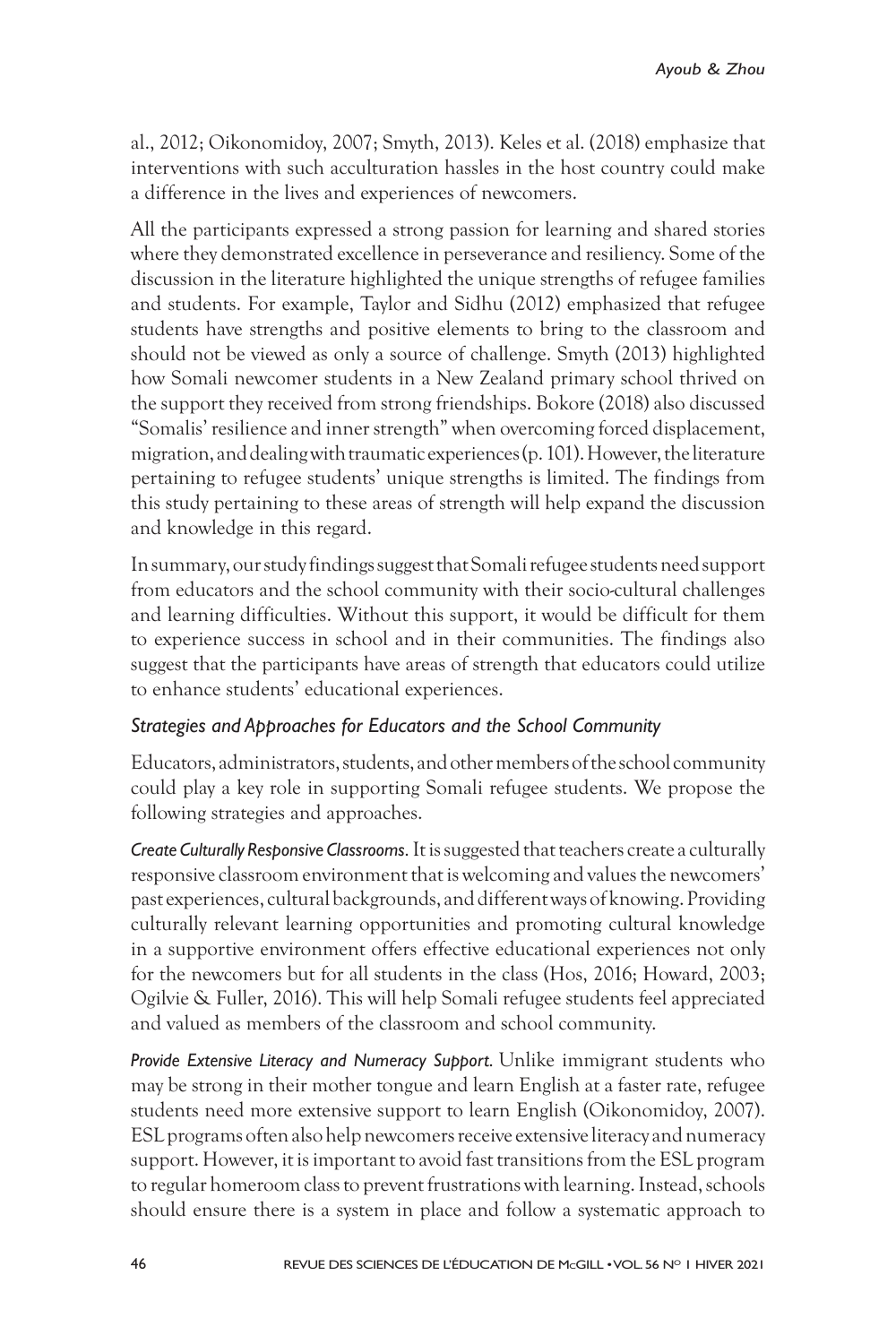transition newcomer students to regular homeroom class for different subjects as they are assessed and deemed ready.

*Provide Care and Emotional Support*. Somali refugee students may arrive at school suffering from trauma and mental stress (Beltekin, 2016; Ehntholt & Yule, 2006; Kilbride & Anisef, 2001; Segal & Mayadas, 2005; Wilbur, 2016). It is important for educators to become familiar with students' experiences and demonstrate interest in their well-being by providing care and compassion. Educators should think of the best ways of providing emotional and social support, and when necessary, consult with administration about offering the student social services through the school's social worker, with parental consent.

*Create Opportunities for Parental Engagement*. As emphasized by Ogilvie and Fuller (2016), parental engagement with refugee families plays a key role in student success and having effective educational experiences. Although some parents may not be able to provide much learning support, they will do their best by providing encouragement, motivation, and necessary resources for learning. In fact, during the occasional conversations with some of the participants' parents, it was evident that they held high expectations of their children's education in Canada and wanted to support in any possible way.

*Provide Staff with Professional Development Opportunities*. It is imperative for school administrators and boards of education to provide educators with professional development opportunities focusing on the experiences of refugee students and alerting them to the best pedagogical approaches. The need for such training has been heavily emphasized in the literature (Loerke, 2009; Ministry of Education of Ontario, 2013; Roxas, 2008; Szente et al., 2006; Taylor & Sidhu, 2012). Also, with the big influx of refugee families coming to Canada in recent years, it would be more important for teacher education programs to provide teacher candidates with learning opportunities in this area.

### **CONCLUSION**

Through listening to refugee students' voices about their school experiences in Canada, this study revealed that the students experienced socio-cultural, learning, and behavioural challenges that could be hindering their acculturation process. Another important discovery was that despite the many obstacles, the participating refugee students demonstrated resiliency and perseverance in dealing with their challenges.

This study has two limitations. The first one relates to the accuracy of data collected during the one-on-one interviews. Although we established a rapport with the participants, the sensitive nature of some of the topics discussed with them may have impacted their willingness or comfort level to share parts of their authentic experiences or perspectives. The second limitation deals with the generalizability of the results beyond the scope of this study. Since the study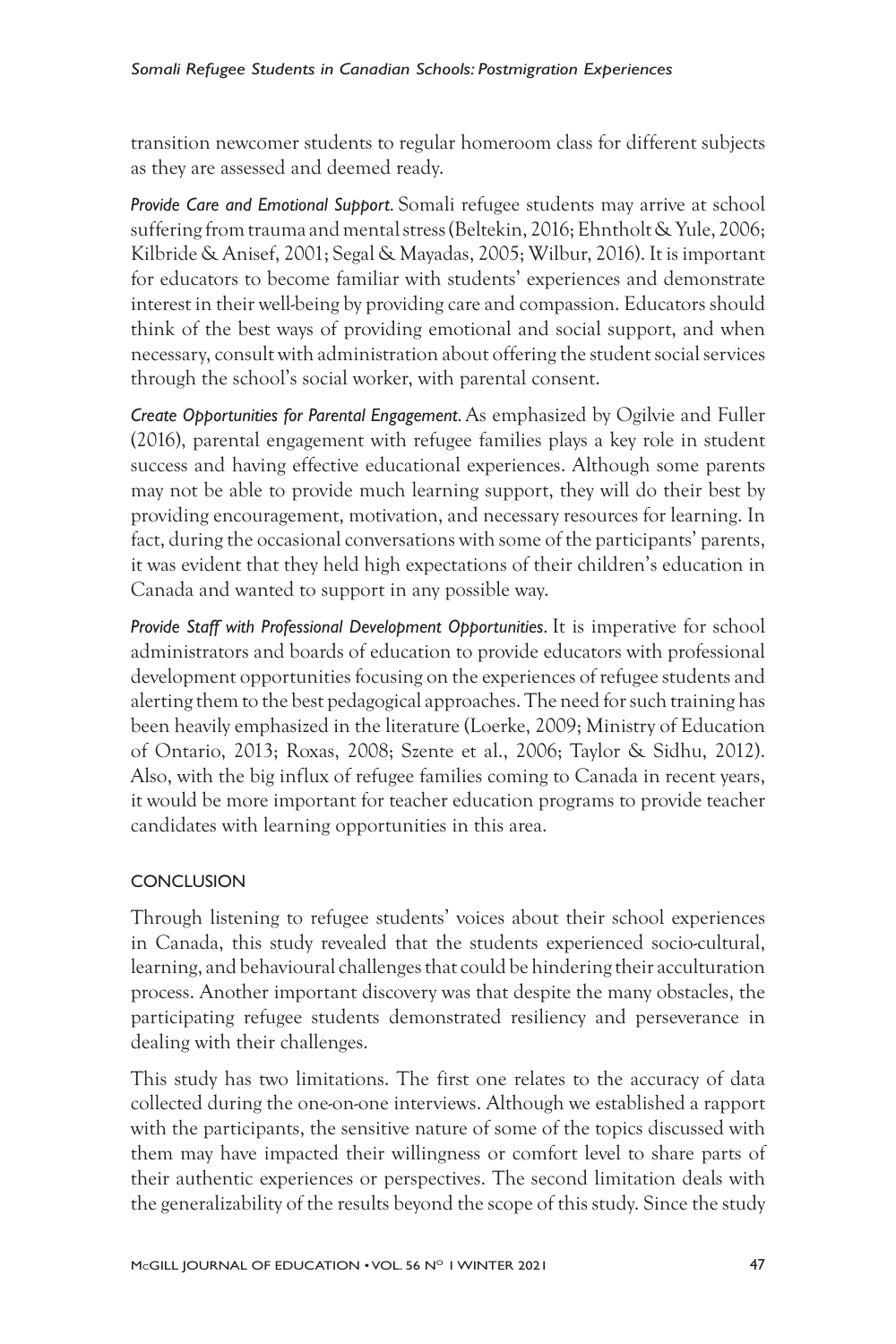participants may have their unique individual experiences, the findings from this study may not be representative of all Somali newcomer students in the selected region of Canada.

With the current influx of refugees from Syria to Canada, this study demonstrates the need for further research on effective ways of helping refugee students with stress, emotional challenges, and learning needs in the host country. Future research would be to compare the experiences of the participants with the experiences of refugee students from different cultural backgrounds.

#### **REFERENCES**

Alves, D. E., Roysamb, E., Oppedal, B., & Zachrisson, H. D. (2011). Emotional problems in preadolescents in Norway: The role of gender, ethnic minority status, and home- and school-related hassles.*Child and Adolescent Psychiatry and Mental Health*, *5*(37), 1–10. https://doi.org/10.1186/1753- 2000-5-37

Ayoub, M.,& Zhou, G. (2016). Somali refugee students in Canadian schools: Premigration experiences and challenges in refugee camps. *Comparative and International Education / Éducation Comparée et Internationale*, *45*(3), Article 5. http://dx.doi.org/10.5206/cie-eci.v45i3.9300

Beltekin, N. (2016). Turkey's progress toward meeting refugee education needs: The example of Syrian refugees. *Eurasian Journal of Educational Research*, (66), 175–190. http://dx.doi.org/10.14689/ ejer.2016.66.10

Berg, B. L., & Lune, H. (2012). *Qualitative research methods for the social sciences* (8th ed.). Pearson Education, Inc.

Bokore, N. (2018). Canadian Somali studies: Resilience and resistance conference report.*International Journal of Social Work*, *5*(2), 100–112. http://dx.doi.org/10.5296/ijsw.v5i2.14001

Courtney, R. H. (2015). Looking at racial segregation: An exploratory case study of a predominately Somali charter school. *Multicultural Education*, *22*(2), 22–29.

Creswell, J. W., & Guetterman, T. C. (2019). *Qualitative inquiry and research design: Choosing among five traditions* (6th ed.). Sage Publications, Inc.

Ehntholt, K. A., & Yule, W. (2006). Practitioner review: Assessment and treatment of refugee children and adolescents who have experienced war-related trauma. *Journal of Child Psychology and Psychiatry*, *47*(12), 1197–1210. http://dx.doi.org/10.1111/j.1469-7610.2006.01638.x

Ferfolja, T.,& Vickers, M. (2010). Supporting refugee students in school education in greater western Sydney. *Critical Studies in Education*, *51*(2), 149–162. http://dx.doi.org/10.1080/17508481003731034

Gay, L. R., Mills, G. E., & Airasian, P. W. (2011). *Educational research: Competencies for analysis and applications* (10th ed.). Pearson Education, Inc.

Government of Canada. (2016, May 13). The refugee system in Canada. http://www.cic.gc.ca/ english/refugees/canada.asp

Guerrero, A. L., & Tinkler, T. (2010). Refugee and displaced youth negotiating imagined and lived identities in a photography-based educational project in the United States and Colombia. *Anthropology& Education Quarterly*, *41*(1), 55–74. http://dx.doi.org/10.1111/j.1548-1492.2010.01067.x

Hos, R. (2016). Education in emergencies: Case of a community school for Syrian refugees. *European Journal of Educational Research*, *5*(2), 53–60. http://dx.doi.org/10.12973/eu-jer.5.2.53

Howard, T. C. (2003). Culturally relevant pedagogy: Ingredients for critical teacher reflection. *Theory into Practice*, *42*(3), 195–202. http://dx.doi.org/10.1207/s15430421tip4203\_5

Keles, S., Friborg, O., Idsøe, T., Sirin, S., & Oppedal, B. (2018). Resilience and acculturation among unaccompanied refugee minors. *International Journal of Behavioral Development*, *42*(1), 52–63. http:// dx.doi.org/10.1177/0165025416658136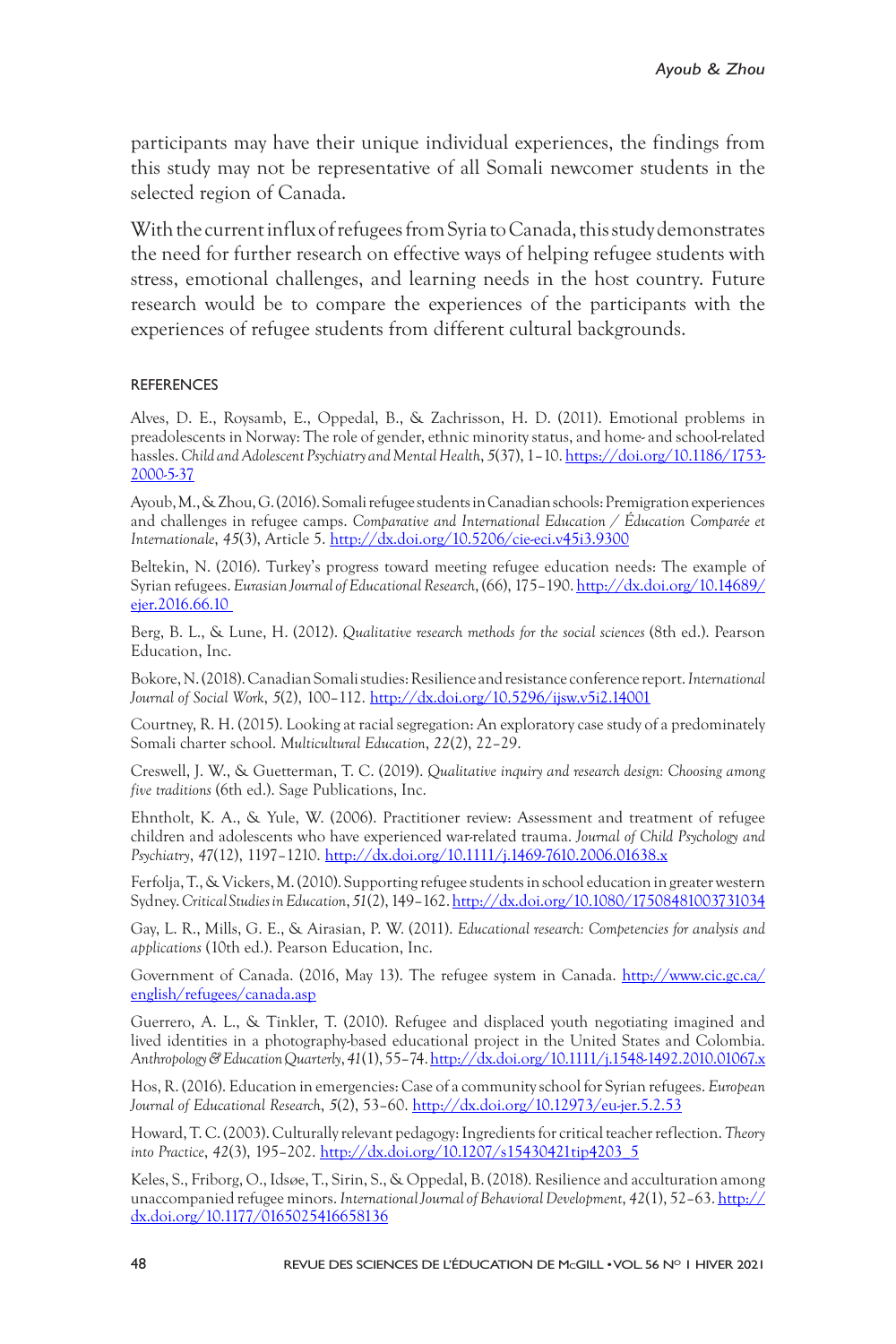#### *Somali Refugee Students in Canadian Schools: Postmigration Experiences*

Kilbride, K. M., & Anisef, P. (2001). To build on hope: Overcoming the challenges facing newcomer youth at risk in Ontario. http://atwork.settlement.org/downloads/Build\_On\_Hope\_Final\_Report. pdf

Kopish, M. A. (2016). Preparing globally competent teacher candidates through cross-cultural experiential learning. *Journal of Social Studies Education Research*, *7*(2), 75–108.

Ladson-Billings, G. (1995). Toward a theory of culturally relevant pedagogy. *American Education Research Journal*, *35*(3), 465–491. http://dx.doi.org/10.3102/00028312032003465

Loerke, K. (2009). Global migration and education: Schools, children, and families. *Alberta Journal of Educational Research*, *55*(2), 259–262. https://doi.org/10.11575/ajer.v55i2.55325

McBrien, L. J. (2011). The importance of context: Vietnamese, Somali, and Iranian refugee mothers discuss their resettled lives and involvement in their children's schools. *Compare: A Journal of Comparative and International Education*, *41*(1), 75–90. https://doi.org/10.1080/03057925.2010.523168

Miller, J., Windle, J. A., & Yazdanpanah, L. K. (2014). Planning lessons for refugee-background students: Challenges and strategies. *International Journal of Pedagogies & Learning*, *9*(1), 38–48. http:// dx.doi.org/10.1080/18334105.2014.11082018

Ministry of Education: British Columbia. (2015). Students from refugee backgrounds: A guide for teachers and schools. https://www2.gov.bc.ca/assets/gov/education/administration/kindergartento-grade-12/diverse-student-needs/students-from-refugee-backgrounds-guide.pdf

Ministry of Education: Ontario. (2013). Supporting minds: An educator's guide to promoting students' mental health and well-being. http://www.edu.gov.on.ca/eng/document/reports/supportingminds.pdf

Mthethwa-Sommers, S., & Kisiara, O. (2015). Listening to students from refugee backgrounds: Lessons for education professionals. *Penn GSE Perspectives on Urban Education*, *12*(1), 9.

Nilsson, J. E., Barazanji, D. M., Heintzelman, A., Siddiqi, M., & Shilla, Y. (2012). Somali women's reflections on the adjustment of their children in the United States. *Journal of Multicultural Counseling and Development*, *40*(4), 240–252. http://dx.doi.org/10.1002/j.2161-1912.2012.00021.x

Nofal, M. (2017). *For our children: A research study on Syrian refugees' schooling experiences in Ottawa* (Master's thesis, Université d'Ottawa / University of Ottawa).

Ogilvie, G., & Fuller, D. (2016). Restorative justice pedagogy in the ESL classroom: Creating a caring environment to support refugee students. *TESL Canada Journal*, *33*(10), 86–96. https://doi. org/10.18806/tesl.v33i0.1247

Oikonomidoy, E. (2007). "I see myself as a different person who [has] acquired a lot...": Somali female students' journeys to belonging. *Intercultural Education*, *18*(1), 15–27. https://doi. org/10.1080/14675980601143611

Oppedal, B., Røysamb, E., & Heyerdahl, S. (2005). Ethnic group, acculturation, and psychiatric problems in young immigrants*. Journal of Child Psychology and Psychiatry*, *46*(6), 646–660. http:// dx.doi.org/10.1111/j.1469-7610.2004.00381.x

Pine, B. A., & Drachman, D. (2005). Effective child welfare practice with immigrant and refugee children and their families. *Child Welfare*, *84*(5), 537–562.

Roxas, K. (2008). Who dares to dream the American dream? The success of Somali Bantu male students at an American high school. *Multicultural Education*, *16*(2), 2–9.

Roxas, K. (2011a). Tales from the front line: Teachers responses to Somali Bantu refugee students. *Urban Education*, *46*(3), 513–548. http://dx.doi.org/10.1177/0042085910377856

Roxas, K. C. (2011b). Creating communities: Working with refugee students in classrooms. *Democracy & Education*, *19*(2), 8.

Roxas, K.,& Fruja, R. (2019). Teacher education and refugee students. In*Oxford Research Encyclopedia of Education.* https://oxfordre.com/education/view/10.1093/acrefore/9780190264093.001.0001/ acrefore-9780190264093-e-285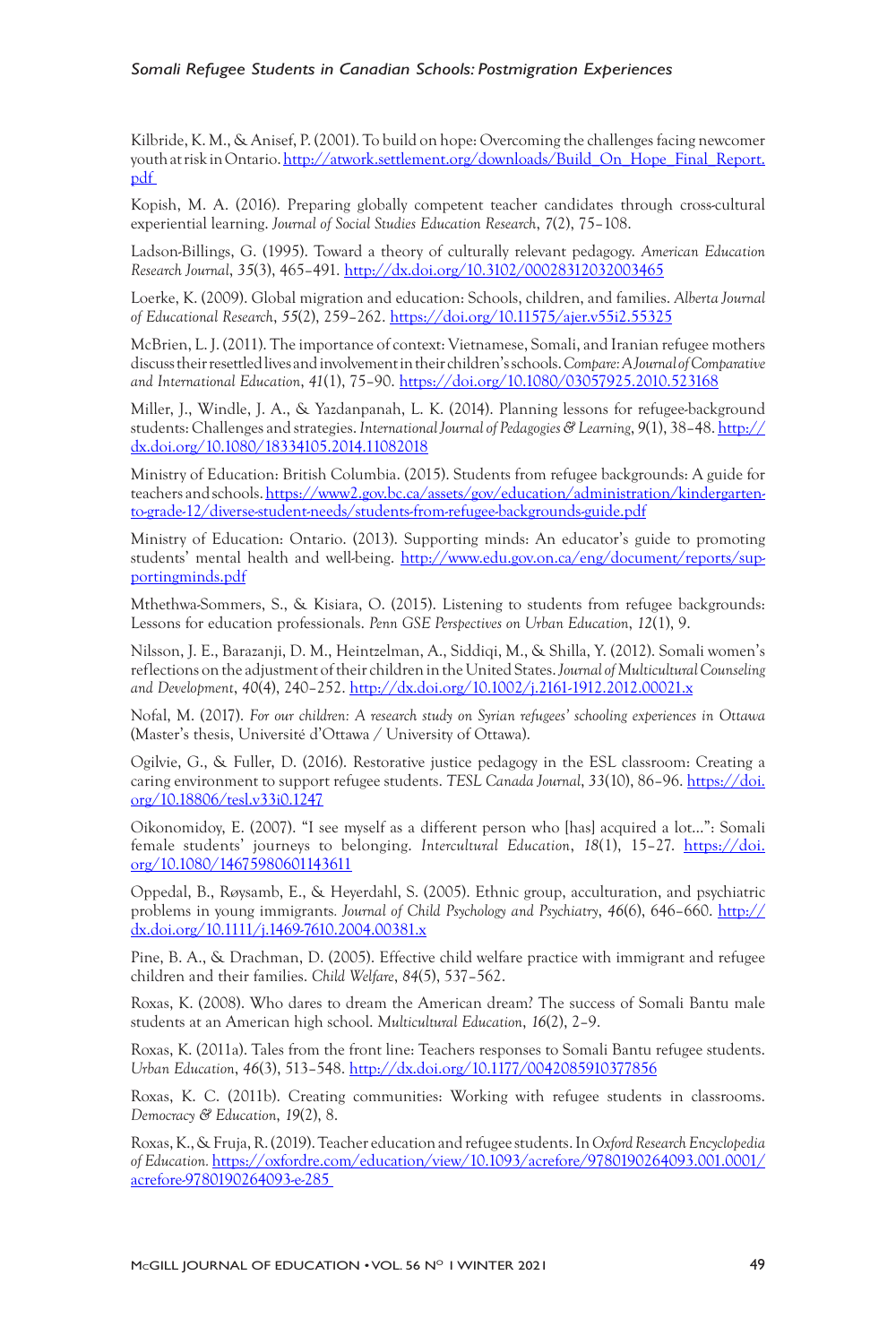Roxas, K., & Roy, L. (2012). "That's how we roll": A case study of a recently arrived refugee student in an urban high school. *Urban Review: Issues and Ideas in Public Education*, *44*(4), 468–486. http:// dx.doi.org/10.1007/s11256-012-0203-8

Savin-Baden, M., & Howell Major, C. (2013). *Qualitative research: The essential guide to theory and practice* (1st ed.). Routledge.

Segal, U. A., & Mayadas, N. S. (2005). Assessment of issues facing immigrant and refugee families. *Child Welfare*, *84*(5), 563–583.

Smyth, H. (2013). Somali students' perceptions of a New Zealand primary school. *Kairaranga*, *14*(1), 39–45.

Statistics Canada. (2015, November 27). National Household Survey, 2011. https://www12.statcan. gc.ca/nhs-enm/2011/dp-pd/dt-td/Index-eng.cfm

Szente, J., Hoot, J.,& Taylor, D. (2006). Responding to the special needs of refugee children: Practical ideas for teachers. *Early Childhood Education Journal*, *34*(1), 15–20. http://dx.doi.org/10.1007/ s10643-006-0082-2

Taylor, S., & Sidhu, R. K. (2012). Supporting refugee students in schools: What constitutes inclusive education? *International Journal of Inclusive Education*, *16*(1), 39–56. https://doi. org/10.1080/13603110903560085

United Nations High Commissioner for Refugees Canada. (2020). Home. https://www.unhcr.ca/

VanderPlaat, M. (2017). Refugee access to education in Canada. In A. Korntheuer, P. Pritchard, D.B. Maehler (Eds.) *Structural context of refugee integration in Canada and Germany* (pp. 53–58), GESIS-Leibniz Institute for the Social Sciences.

Wilbur, A. (2016). Creating inclusive EAL classrooms: How language instruction for newcomers to Canada (LINC) instructors understand and mitigate barriers for students who have experienced trauma. *TESL Canada Journal*, *33*(10), 1–19. http://dx.doi.org/10.18806/tesl.v33i0.1243

World Population Review. (2020). Somalia population 2020. http://worldpopulationreview.com/ countries/somalia-population/